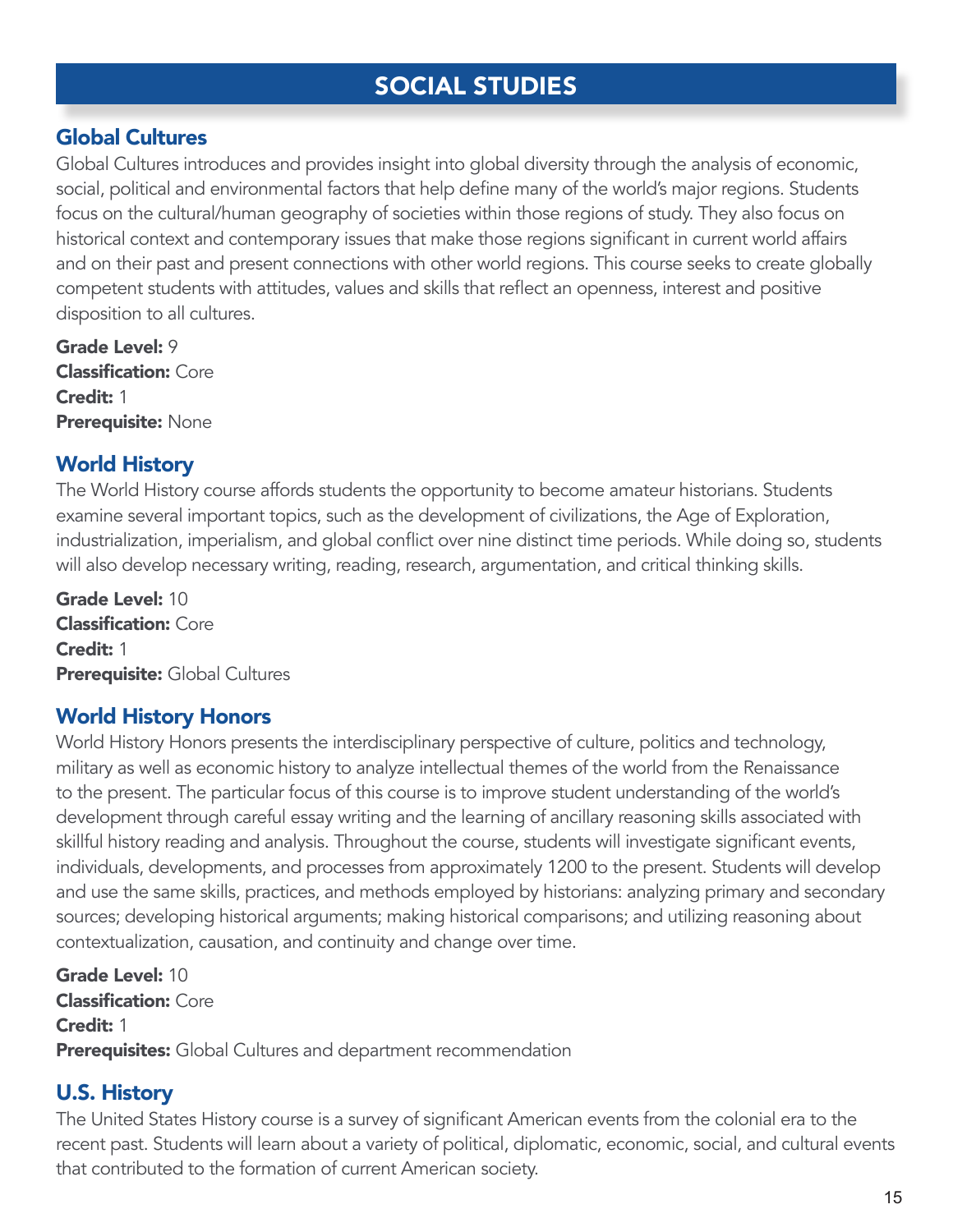Students develop and use the same skills and methods employed by historians including analyzing primary and secondary sources, developing historical arguments, and making historical connections.

Grade Level: 11 Classification: Core Credit: 1 **Prerequisite: World History** 

## AP U.S. History

In AP U.S. History, students investigate significant events, individuals, developments, and processes in nine historical periods from approximately 1491 to the present. Students develop and use the same skills and methods employed by historians: analyzing primary and secondary sources; developing historical arguments; making historical connections; and utilizing reasoning about comparison, causation, and continuity and change. The course also provides eight themes that students explore throughout the course in order to make connections among historical developments in different times and places: American and national identity; work, exchange, and technology; geography and the environment; migrations and settlement; politics and power; American in the world; American and regional culture; and social structures.

Grade Level: 11 Classification: Core Credit: 1 Prerequisites: World History and department recommendation

## Government and Economics

In this course, students will learn the foundational principles and beliefs of local, state and national government in the United States. They will engage in close examination of case studies related to the U.S. Constitution and the underlying principles of federalism, republicanism, separation of powers, checks and balances, popular sovereignty and individual rights. The economics portion of the course focuses on the basic microeconomic and macroeconomic principles concerning production, consumption and distribution of goods and services in the United States and globally. Throughout all portions of the course, students will also study and develop media literacy skills to be able to effectively obtain, evaluate and use information in making political and economic decisions.

Grade Level: 11 and 12 Classification: Core Credit: 1 Prerequisite: None

## AP European History

In this Advanced Placement European History course, students analyze the basic events and movements in Europe between 1450 and the present. These events and movements are cexplored through seven themes: interaction of Europe and the world, economic and Commercial developments, cultural and intellectual developments, states and other institutions of power, social organization and development, national and European identity, and technological and scientific innovation. In addition, students learn the following historical thinking skills: development and processes, sourcing and situations, claims and evidence in sources, contextualization, making connections, and argumentation.

Grade Level: 12 Classification: Core Credit: 1 **Prerequisite:** Department recommendation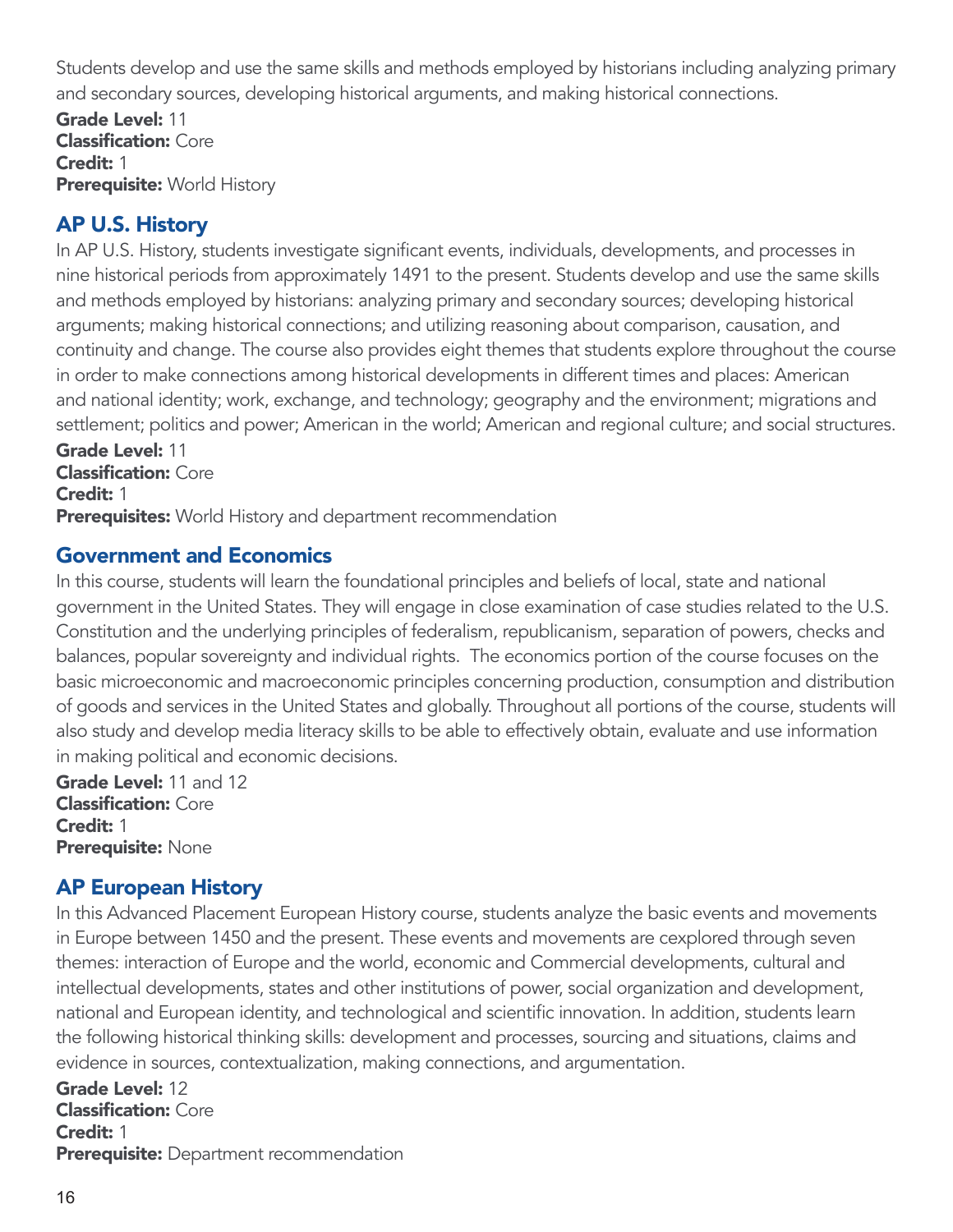## African American History

This course provides a broad historical survey of the African-American experience in the United States. African American History begins with an introduction to the history and culture of West Africa before 1600 and continues through the civil rights movement and issues concerning African Americans today.

Grade Level: 11 and 12 Classification: Elective Credit: .33 Prerequisite: None

#### Mexican American History

In Mexican American History, students learn about the history and cultural contributions of Mexican Americans to the United States. They will have opportunities to explore history and culture with relevant film, literature, art, and other media. The course will focus primarily on the twentieth and twenty-first centuries. This course is offered in alternating years.

Grade Level: 11 and 12; sophomores with teacher approval Classification: Elective Credit: .33 Prerequisite: None

## Military History

Students, using the paradigm of war and battle strategy, study leadership, as well as worldwide intercultural conflict as it has developed over time. On the "micro" level, students will study various cultures to see how their geography and cultural values have affected their strategies for survival and how such cultures have adapted themselves with technological developments, organizational strategies, and specific battlefield tactics, and how these factors remain an influence in those areas today. On a macro level, students study the evolution of intercultural relations, focusing on martial conflict such as the development of rules of war and war crimes, along with international diplomacy and other methods of conflict resolution. Finally, students will read and discuss the philosophy of command and engagement and will look at the historical and present global models of effective command.

Grade Level: 11 and 12 **Classification: Elective** Credit: .33 Prerequisite: None

## Native American History

The purpose of this course is to present a survey of Native American history from the pre-European contact period to the present, highlighting the processes by which Europeans and Euro-Americans dispossessed the various Indian nations of their land and identities, as well as the Indians' efforts to adapt to rapidly changing circumstances. The means by which Native American tribes have preserved their identities and cultures is the keynote to the course, rather than emphasizing the many tragic aspects of their histories.

Grade Level: 11 and 12 Classification: Elective Credit: .33 Prerequisite: None